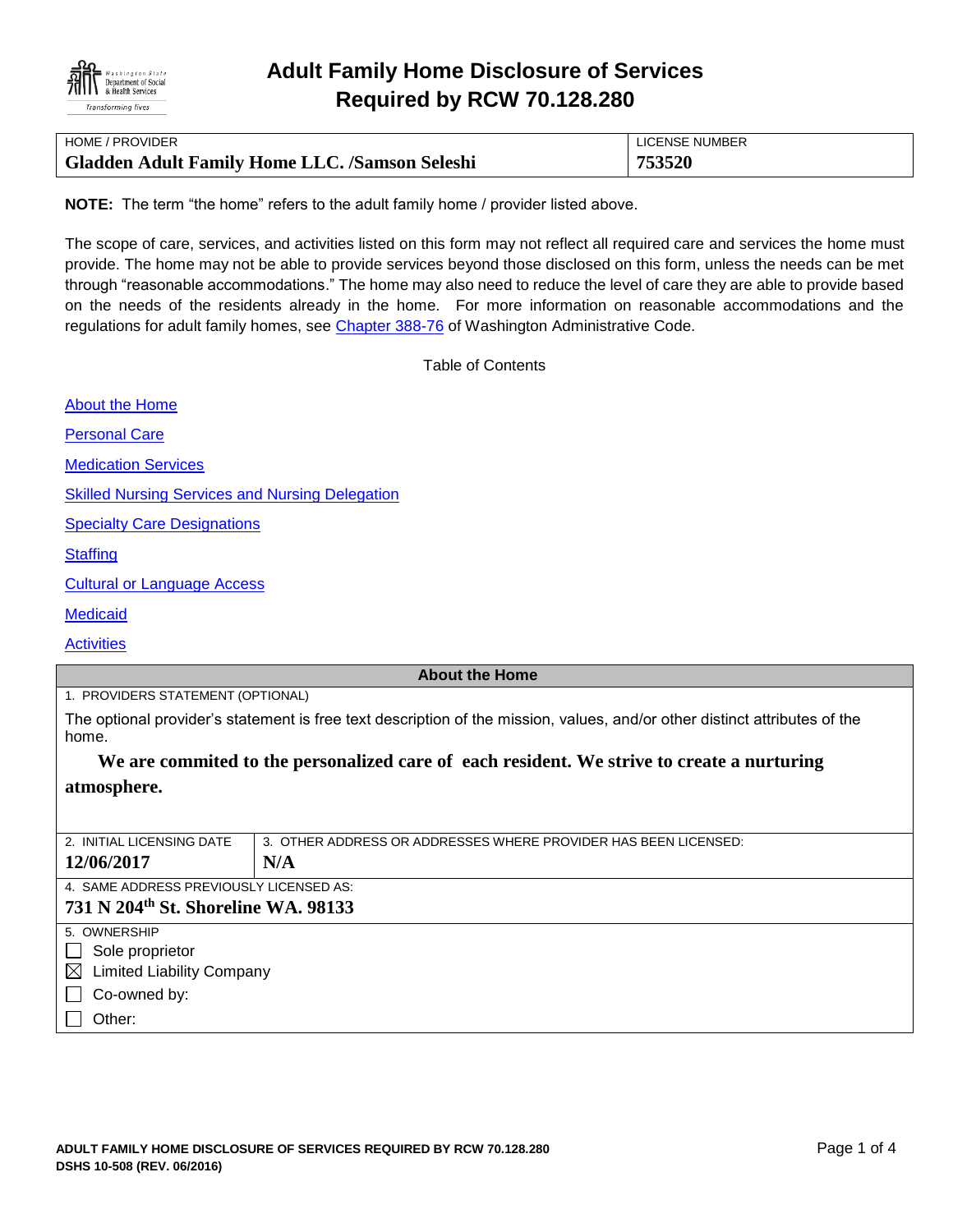#### <span id="page-1-0"></span>**Personal Care**

"Personal care services" means both physical assistance and/or prompting and supervising the performance of direct personal care tasks as determined by the resident's needs, and does not include assistance with tasks performed by a licensed health professional. (WAC 388-76-10000)

1. EATING

If needed, the home may provide assistance with eating as follows:

**We provide assistance to clients based on their specific needs & as indicated in the client specific care plan. Examples would include:**

- **- Supervising & cuing clients who are at risk of choking/aspiration**
- **- Atering texture of food ie: cutting in to bite sized pieces, chopping or pureeing solid foods.**
- **- Feeding clients as indicated.**

2. TOILETING

If needed, the home may provide assistance with toileting as follows:

## **We provide toileting assistance from cuing and monitering to transfer & toileting.**

3. WALKING

If needed, the home may provide assistance with walking as follows:

#### **We provide walking assistance from cuing to one person assist.**

4. TRANSFERRING

If needed, the home may provide assistance with transferring as follows:

#### **We provide transferring assistance from cuing to one person assist**

5. POSITIONING

If needed, the home may provide assistance with positioning as follows:

**We provide positining assistance frome cuing to one person assist**

6. PERSONAL HYGIENE

If needed, the home may provide assistance with personal hygiene as follows:

**We assist with personal hygiene from cuing and set up to total assist.**

7. DRESSING

If needed, the home may provide assistance with dressing as follows:

## **We provide assistance with dressing from set up to total assist.**

8. BATHING

If needed, the home may provide assistance with bathing as follows:

#### **We provide assistance with bathing from cuing and set up to total assist.**

9. ADDITIONAL COMMENTS REGARDING PERSONAL CARE

**Our home has roll in shower is wheel chair accessible.**

<span id="page-1-1"></span>**Medication Services**

If the home admits residents who need medication assistance or medication administration services by a legally authorized person, the home must have systems in place to ensure the services provided meet the medication needs of each resident and meet all laws and rules relating to medications. (WAC 388-76-10430)

The type and amount of medication assistance provided by the home is:

**We provide assistance with medication monitoring to total assist.**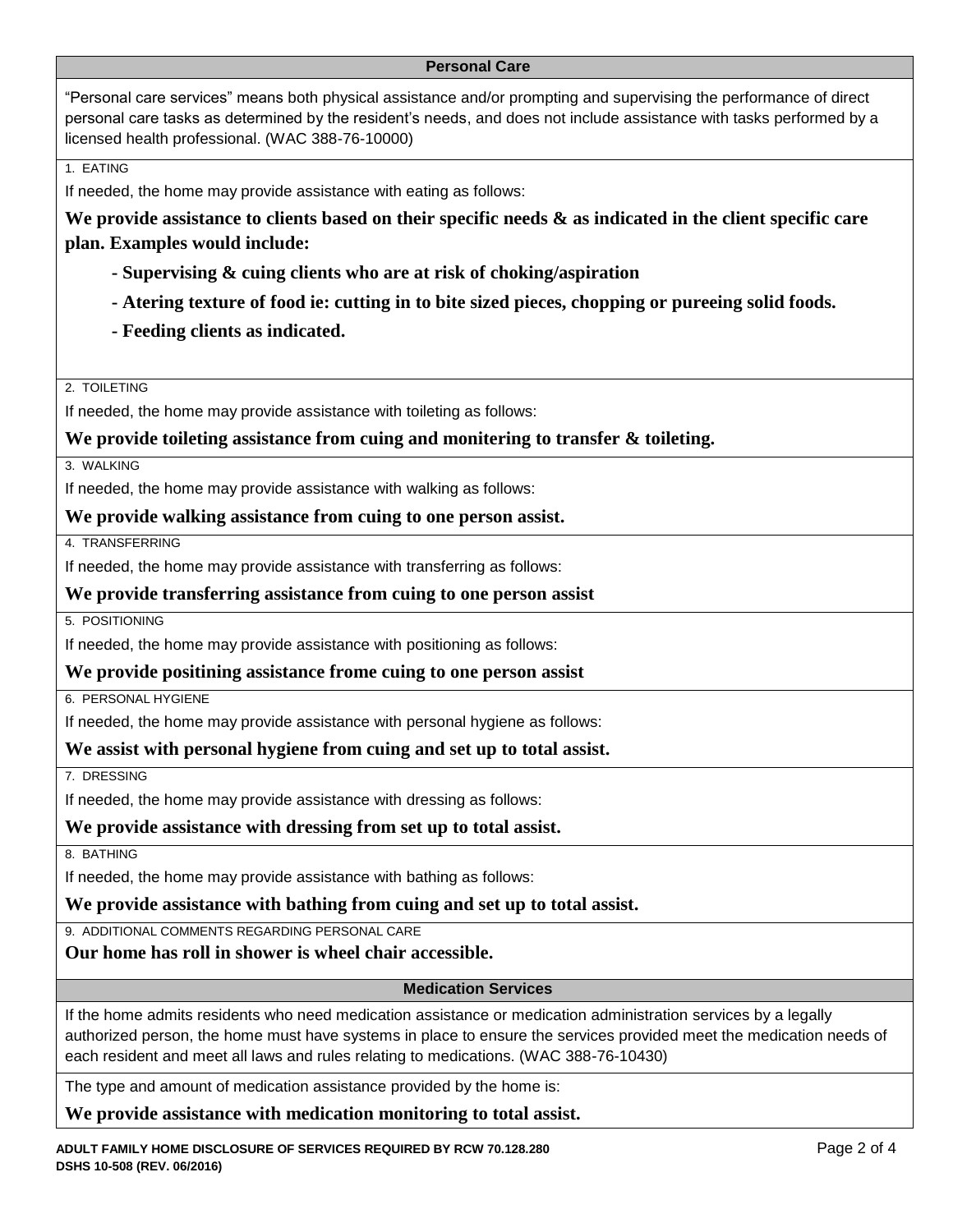<span id="page-2-3"></span><span id="page-2-2"></span><span id="page-2-1"></span><span id="page-2-0"></span>

| ADDITIONAL COMMENTS REGARDING MEDICATION SERVICES<br>We administer oral, inhaler, topical and injectable medication.                                                                                                                                                                                                                                                                                                                                                                         |
|----------------------------------------------------------------------------------------------------------------------------------------------------------------------------------------------------------------------------------------------------------------------------------------------------------------------------------------------------------------------------------------------------------------------------------------------------------------------------------------------|
| <b>Skilled Nursing Services and Nurse Delegation</b>                                                                                                                                                                                                                                                                                                                                                                                                                                         |
| If the home identifies that a resident has a need for nursing care and the home is not able to provide the care per chapter<br>18.79 RCW, the home must contract with a nurse currently licensed in the state of Washington to provide the nursing care<br>and service, or hire or contract with a nurse to provide nurse delegation. (WAC 388-76-10405)                                                                                                                                     |
| The home provides the following skilled nursing services:                                                                                                                                                                                                                                                                                                                                                                                                                                    |
| Resident assessement and Delegating necessary services.                                                                                                                                                                                                                                                                                                                                                                                                                                      |
| The home has the ability to provide the following skilled nursing services by delegation:                                                                                                                                                                                                                                                                                                                                                                                                    |
| Providing crushed medication, adminstration of medications, checking blood glucose level, foley catheter                                                                                                                                                                                                                                                                                                                                                                                     |
| care and tube feeding care.                                                                                                                                                                                                                                                                                                                                                                                                                                                                  |
| ADDITIONAL COMMENTS REGARDING SKILLED NURSING SERVICE AND NURSING DELEGATION<br>N/A                                                                                                                                                                                                                                                                                                                                                                                                          |
| <b>Specialty Care Designations</b>                                                                                                                                                                                                                                                                                                                                                                                                                                                           |
| We have completed DSHS approved training for the following specialty care designations:                                                                                                                                                                                                                                                                                                                                                                                                      |
| Developmental disabilities<br>$\boxtimes$ Mental illness<br>Dementia<br>$\bowtie$                                                                                                                                                                                                                                                                                                                                                                                                            |
| ADDITIONAL COMMENTS REGARDING SPECIALTY CARE DESIGNATIONS<br>N/A                                                                                                                                                                                                                                                                                                                                                                                                                             |
| <b>Staffing</b>                                                                                                                                                                                                                                                                                                                                                                                                                                                                              |
| The home's provider or entity representative must live in the home, or employ or have a contract with a resident manager<br>who lives in the home and is responsible for the care and services of each resident at all times. The provider, entity<br>representative, or resident manager is exempt from the requirement to live in the home if the home has 24-hour staffing<br>coverage and a staff person who can make needed decisions is always present in the home. (WAC 388-76-10040) |
| The provider lives in the home.                                                                                                                                                                                                                                                                                                                                                                                                                                                              |
| A resident manager lives in the home and is responsible for the care and services of each resident at all times.                                                                                                                                                                                                                                                                                                                                                                             |
| The provider, entity representative, or resident manager does not live in the home but the home has 24-hour staffing<br>$\boxtimes$<br>coverage, and a staff person who can make needed decisions is always present in the home.                                                                                                                                                                                                                                                             |
| The normal staffing levels for the home are:                                                                                                                                                                                                                                                                                                                                                                                                                                                 |
| Registered nurse, days and times: on call<br><u> 1980 - Andrea Station, amerikansk politik (d. 1980)</u><br>$\boxtimes$                                                                                                                                                                                                                                                                                                                                                                      |
| Licensed practical nurse, days and times:                                                                                                                                                                                                                                                                                                                                                                                                                                                    |
| Certified nursing assistant or long term care workers, days and times: 24 hours<br>$\boxtimes$                                                                                                                                                                                                                                                                                                                                                                                               |
| Awake staff at night<br>$\boxtimes$                                                                                                                                                                                                                                                                                                                                                                                                                                                          |
| Other:                                                                                                                                                                                                                                                                                                                                                                                                                                                                                       |
| ADDITIONAL COMMENTS REGARDING STAFFING                                                                                                                                                                                                                                                                                                                                                                                                                                                       |
| N/A                                                                                                                                                                                                                                                                                                                                                                                                                                                                                          |
| <b>Cultural or Language Access</b>                                                                                                                                                                                                                                                                                                                                                                                                                                                           |
| The home must serve meals that accommodate cultural and ethnic backgrounds (388-76-10415) and provide<br>informational materials in a language understood by residents and prospective residents (Chapter 388-76 various<br>sections)                                                                                                                                                                                                                                                        |
| The home is particularly focused on residents with the following background and/or languages:                                                                                                                                                                                                                                                                                                                                                                                                |